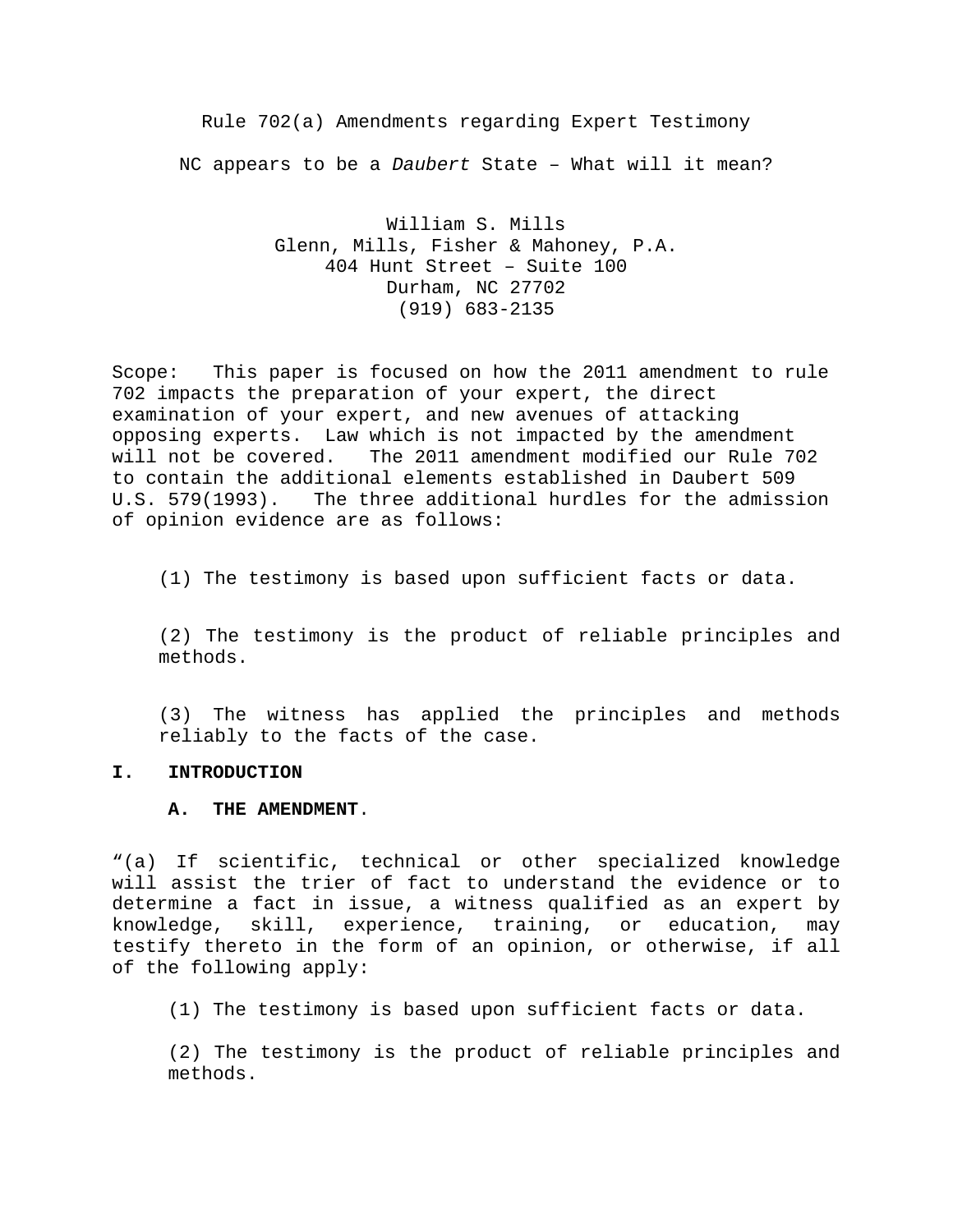(3) The witness has applied the principles and methods reliably to the facts of the case."

North Carolina Rules of Evidence 702(a)

### **B. APPLIES ONLY TO AN EXPERT OFFERING** *OPINION* **TESTIMONY.**

Experts may be used in ways other than offering opinion<br>evidence. The amendment relates only to experts offering The amendment relates only to experts offering *opinion testimony* and therefore does not apply to an expert testifying to facts, nor educating the jury about general scientific principles applicable to some issue in the case.

For example, a physician might testify to the jury about a particular aspect of human anatomy which the proponent wants the jury to understand. This is not soliciting opinion, but rather simply educating about scientific facts. However, it is easy to slip from testimony about scientific facts to an "expert opinion". After explaining the particular aspect of human anatomy, if the witness is then asked "Is the plaintiff's anatomy consistent with what you just described?" – that is An expert may be called upon to simply describe what he did to treat an injury. That is factual testimony. If asked "Is this condition permanent", or "what caused this condition" – then you are asking opinion testimony.

Practice point: Be sure that you understand precisely what your expert intends to offer which is "opinion" evidence.

### **II.** *HOWERTON* **AND** *DAUBERT*

Prior to the 2011 amendment, The US Supreme Court had decided Daubert, the Federal Rules of Evidence had been amended to track Daubert, and North Carolina Supreme Court had expressly rejected Daubert as the standard in North Carolina. In *Howerton v. Arai Helmet*, 358 N.C. 440, 597 S.E.2d 674 (2004), the Supreme Court held "North Carolina is not, nor has it ever been, a *Daubert* jurisdiction. *Id.,* 358 N.C. at 469, 597 S.E.2d at 693. In its rejection of *Daubert,* the NC Supreme Court noted that both the NC approach and the *Daubert* approach share similarities, North Carolina would continue to apply a less rigorous approach that the exacting standards of reliability demanded in in federal court. In *Howerton,* the Court listed the three steps:

(1) Is the expert's proffered method of proof sufficiently reliable as an area for expert testimony?

(2) Is the witness testifying at trial qualified as an expert in that area of testimony?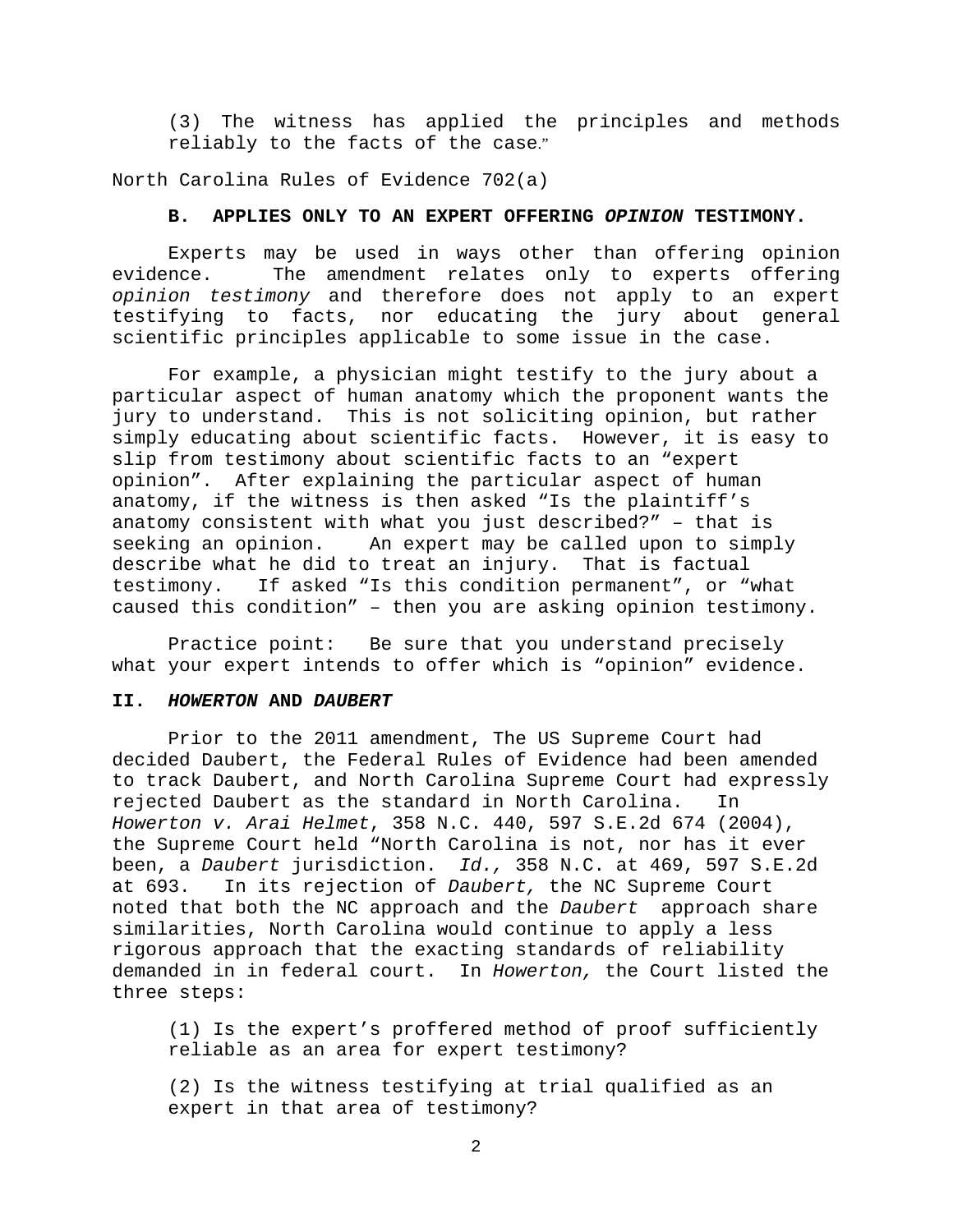(3) Is the expert's testimony relevant?"

*Howerton,* [358 N.C. at 458, 597 S .E.2d at 686](http://www.westlaw.com/Link/Document/FullText?findType=Y&serNum=2004630713&pubNum=0000711&originatingDoc=Idd0232bf514511e5a807ad48145ed9f1&refType=RP&fi=co_pp_sp_711_686&originationContext=document&vr=3.0&rs=cblt1.0&transitionType=DocumentItem&contextData=(sc.Keycite)#co_pp_sp_711_686) (citing *[Goode,](http://www.westlaw.com/Link/Document/FullText?findType=Y&serNum=1995185695&pubNum=0000711&originatingDoc=Idd0232bf514511e5a807ad48145ed9f1&refType=RP&fi=co_pp_sp_711_639&originationContext=document&vr=3.0&rs=cblt1.0&transitionType=DocumentItem&contextData=(sc.Keycite)#co_pp_sp_711_639)* 341 [N.C. at 527–29, 461 S.E.2d at 639–41\)](http://www.westlaw.com/Link/Document/FullText?findType=Y&serNum=1995185695&pubNum=0000711&originatingDoc=Idd0232bf514511e5a807ad48145ed9f1&refType=RP&fi=co_pp_sp_711_639&originationContext=document&vr=3.0&rs=cblt1.0&transitionType=DocumentItem&contextData=(sc.Keycite)#co_pp_sp_711_639) The *Howerton* court entrusted the trial court, in its gate keeping function, to exercise discretion on the issue of whether an expert's opinion<br>was sufficiently reliable to be heard by the jury. Once the was sufficiently reliable to be heard by the jury. trial court decided the reliability threshold was met, all other reliability issues would be challenged during cross examination and the jury was left to give any such opinion the weight the jury considered appropriate. Based upon cases decided to date, the approach under the amended Rule 702(a) remains substantially the same as that utilized by *Howerton,* in this writer's opinion. Pre amendment and post amendment the judge had to determine whether the opinion was reliable, is the expert qualified and will it help the jury, (relevant).

## **III. WHAT NORTH CAROLINA APPELLATE COURTS HAVE SAID**

There appear to be four NC appellate decisions that have addressed the admissibility of expert in opinion post 2011 amendments to 702(a). Each case will be discussed

## **A. STATE V. MCGRADY, 753 SE2D 361 (2014)**

The first appellate decision to address the requirements of Rule 702 after the 2011 amendments went into effect is State v. McGrady, 753 SE2d 361 (2014). The McGrady affirmed the trial court's exclusion of the "use of force" expert witnessed tendered by the defendant. Defendant McGrady was convicted of<br>first degree murder. One of two issues raised on appeal was One of two issues raised on appeal was the trial court's exclusion of the defense expert on the "use of force" doctrine. The N.C. Supreme Court granted the defendant's petition for discretionary review but has not yet issued an opinion.

The deference to the trial court as the gate keeper of reliability articulated in *Howerton* will not necessarily be negated by the 2011 amendment. For example, the *McGrady* court cited *Howerton* when it stated:

It is well-established that trial courts must decide preliminary questions concerning the qualifications of experts to testify or the admissibility of expert testimony.... In this capacity, trial courts are afforded wide latitude of discretion when making a determination about the admissibility of expert testimony. Given such latitude, it follows that a trial court's

3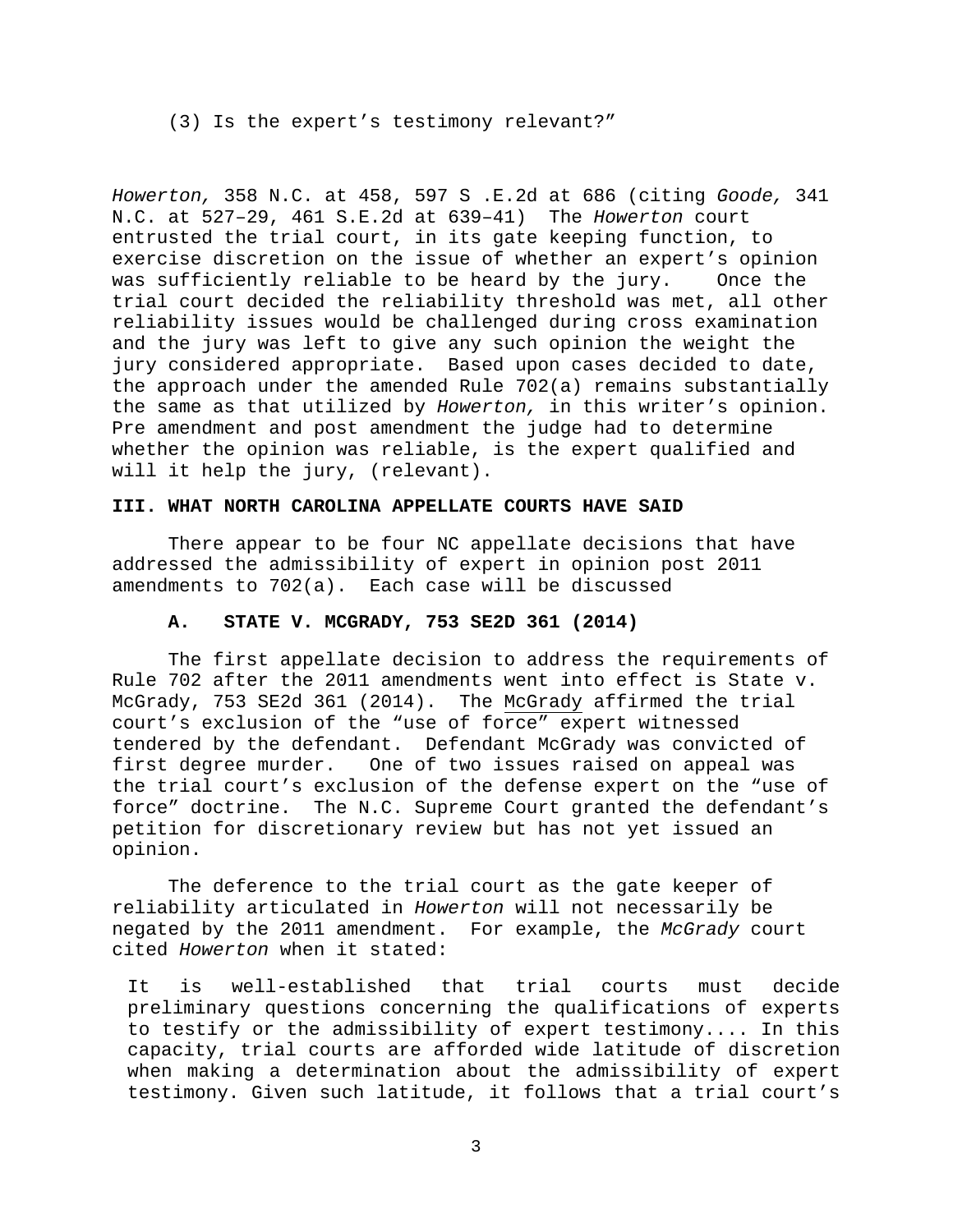ruling on the qualifications of an expert or the admissibility of an expert's opinion will not be reversed on appeal absent a showing of abuse of discretion.

*[Howerton v. Arai Helmet, Ltd.,](http://www.westlaw.com/Link/Document/FullText?findType=Y&serNum=2004630713&pubNum=711&originatingDoc=Idc5f9971828911e39ac8bab74931929c&refType=RP&fi=co_pp_sp_711_686&originationContext=document&vr=3.0&rs=cblt1.0&transitionType=DocumentItem&contextData=(sc.Default)#co_pp_sp_711_686)* 358 N.C. 440, 458, 597 S.E.2d [674, 686 \(2004\)](http://www.westlaw.com/Link/Document/FullText?findType=Y&serNum=2004630713&pubNum=711&originatingDoc=Idc5f9971828911e39ac8bab74931929c&refType=RP&fi=co_pp_sp_711_686&originationContext=document&vr=3.0&rs=cblt1.0&transitionType=DocumentItem&contextData=(sc.Default)#co_pp_sp_711_686) (citations and quotation marks omitted)

The state, in *McGrady* filed a motion *in limine* to exclude the testimony of an expert, Dave Cloutier, identified by the defense. A *voir dire* hearing was held during the trial. See *McGrady* opinion provided herewith for the evidence adduced during that hearing and the forecast of opinions. Although this is the first case applying post amendment 702, due to the ruling of the trial court it is questionable as to whether the<br>amended portion of Rule 702(a) needed to be addressed. As amended portion of Rule  $702(a)$  needed to be addressed. summarized in *McGrady,* sustained the State's objection to the expert witness for the following reasons:

The [trial] court pointed out that (1) much of Cloutier's report constituted impermissible witness bolstering, (2) certain of Cloutier's opinions were based on medical knowledge that he was not qualified to discuss, (3) Cloutier's opinion on use of force variables would not be helpful to the jury because most individuals are able to recognize pre-attack cues and other use of force variables, and (4) Cloutier is not competent to testify about reaction times. In addition, the court determined that Cloutier's "testimony [was] not based on sufficient facts or data.... [,] not the product of reliable principles or methods.... [, and] simply a conclusory approach that [could not] reasonably assess for reliability." The court noted that Cloutier's testimony had not been subject to peer review, Cloutier had no knowledge of a potential rate of error regarding any of the use of force factors, and Cloutier did not recognize or apply the variables that could have affected his opinions in the case. As a result, the court concluded that Cloutier's "opinions ... [were] ... based on speculation. He[ was] just guessing and overlooking a very important part of what could very well affect his opinions in **\*367** this case." It also found, "[n]otwithstanding all those findings," that the probative value of Cloutier's testimony was "substantially outweighed by the danger of unfair prejudice, confusion of the issues, or misleading the jury" under [Rule 403 of the North Carolina Rules of](http://www.westlaw.com/Link/Document/FullText?findType=L&pubNum=1000037&cite=NCSTEVS8C-1R403&originatingDoc=Idc5f9971828911e39ac8bab74931929c&refType=LQ&originationContext=document&vr=3.0&rs=cblt1.0&transitionType=DocumentItem&contextData=(sc.Default))  [Evidence](http://www.westlaw.com/Link/Document/FullText?findType=L&pubNum=1000037&cite=NCSTEVS8C-1R403&originatingDoc=Idc5f9971828911e39ac8bab74931929c&refType=LQ&originationContext=document&vr=3.0&rs=cblt1.0&transitionType=DocumentItem&contextData=(sc.Default)).

Therefore, adequate grounds for the exclusion of the expert were cited by the trial court without resort to the three new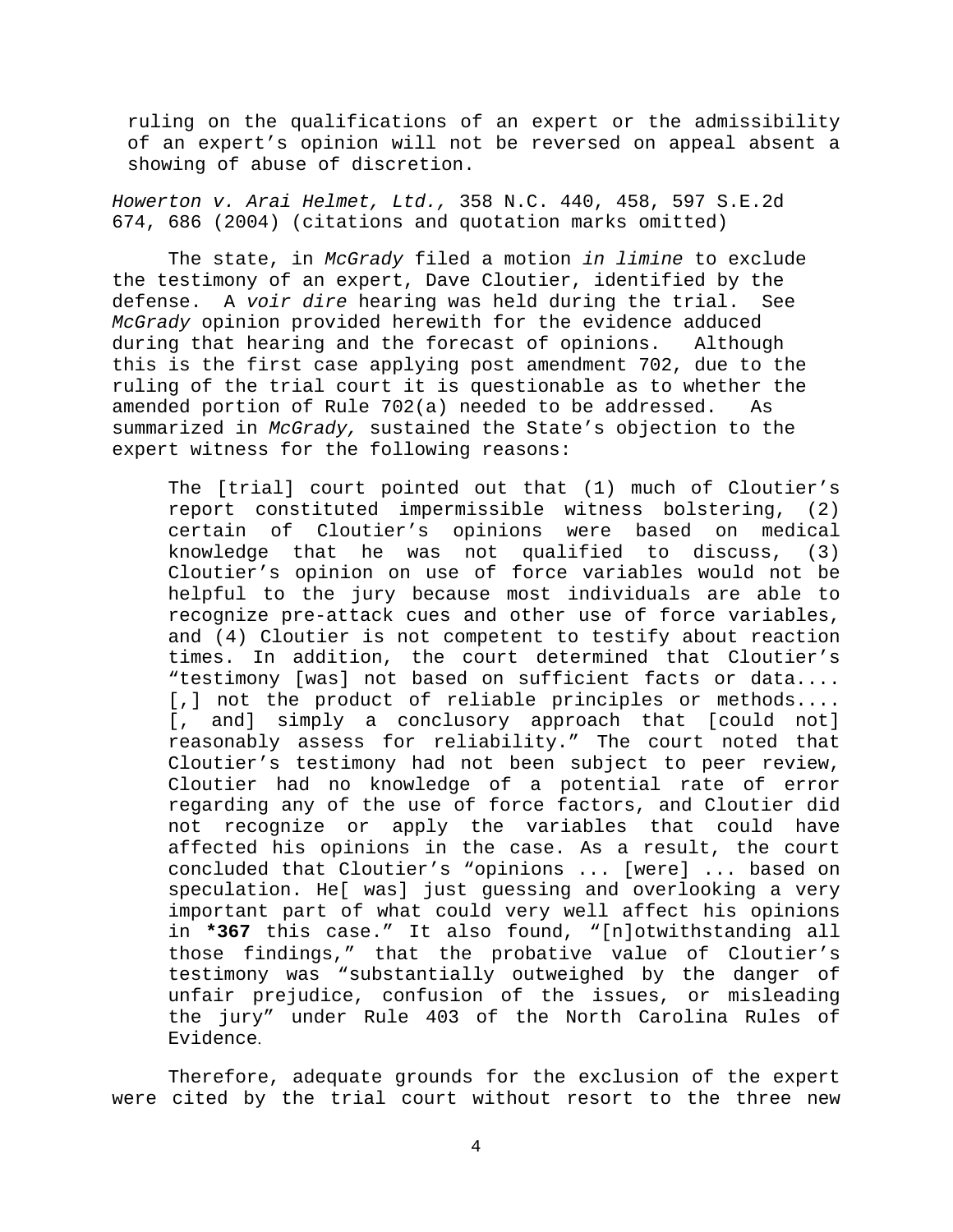prongs of the amended Rule 702(a). Those grounds being, that it was impermissible witness bolstering, beyond his demonstrated expertise, not helpful to the jury because lay people are able to recognize pre-attack clues and use of force variables. And<br>then finally, the trial court also excluded under Rule 403. If then finally, the trial court also excluded under Rule 403. those grounds, in the trial court's sound discretion, were sufficient to exclude the testimony, then the discussion of the three new prongs of 702(a) are not necessary.

But it is interesting to review what the court did say regarding the amended Rule 702(a) and *Daubert*. Of interest the *McGrady* court:

1. Held that the legislators intended to adopt the standards for the admissibility of expert opinion under the amended Rule 702(a) "should be applied according to the federal standard as articulated in *Daubert".*

2. Applied *Daubert's* analysis to that portion of Rule  $702(a)$  which had not been amended. by the phrase "Scientific… knowledge" was quoted from *Daubert.*

3. Adopted the analysis from *Daubert* regarding whether or not the "scientific knowledge" "will assist the trier of fact to understand or determine a fact in issue". The discussion of the<br>various tests of reliability appear in the context of tests of reliability appear in the context determining whether or not the testimony will be "helpful".

4. The inquiry of the Court as gatekeeper "is a flexible one" and is to be reviewed under an abuse of discretion standard.

5. Recited the holding from *[Gen. Elec. Co. v. Joiner,](http://www.westlaw.com/Link/Document/FullText?findType=Y&serNum=1997242413&pubNum=708&originatingDoc=Idc5f9971828911e39ac8bab74931929c&refType=RP&fi=co_pp_sp_708_519&originationContext=document&vr=3.0&rs=cblt1.0&transitionType=DocumentItem&contextData=(sc.Search)#co_pp_sp_708_519)* 522 U.S. 136, [118 S.Ct. 512, 139 L.Ed.2d 508 \(1997\)](http://www.westlaw.com/Link/Document/FullText?findType=Y&serNum=1997242413&pubNum=708&originatingDoc=Idc5f9971828911e39ac8bab74931929c&refType=RP&fi=co_pp_sp_708_519&originationContext=document&vr=3.0&rs=cblt1.0&transitionType=DocumentItem&contextData=(sc.Search)#co_pp_sp_708_519) for the proposition that a trial judge can still exclude the expert,,<br>even if the expert savs that he relied upon scientific if the expert says that he relied upon scientific principles used in cited studies. Quote in *McGrady* from *Joiner:*

> conclusions and methodology are not entirely distinct from one another.... *[N]othing* ... *requires* a [trial court] to admit opinion evidence that is connected *to* existing data only by the *ipse dixit*<sup>6</sup> of the expert. A court may conclude that there is simply too great an analytical gap between the data and the opinion proffered.

*Id.* [at 146, 118 S.Ct. at 519, 139 L.Ed.2d at 519.](http://www.westlaw.com/Link/Document/FullText?findType=Y&serNum=1997242413&pubNum=708&originatingDoc=Idc5f9971828911e39ac8bab74931929c&refType=RP&fi=co_pp_sp_708_519&originationContext=document&vr=3.0&rs=cblt1.0&transitionType=DocumentItem&contextData=(sc.Search)#co_pp_sp_708_519)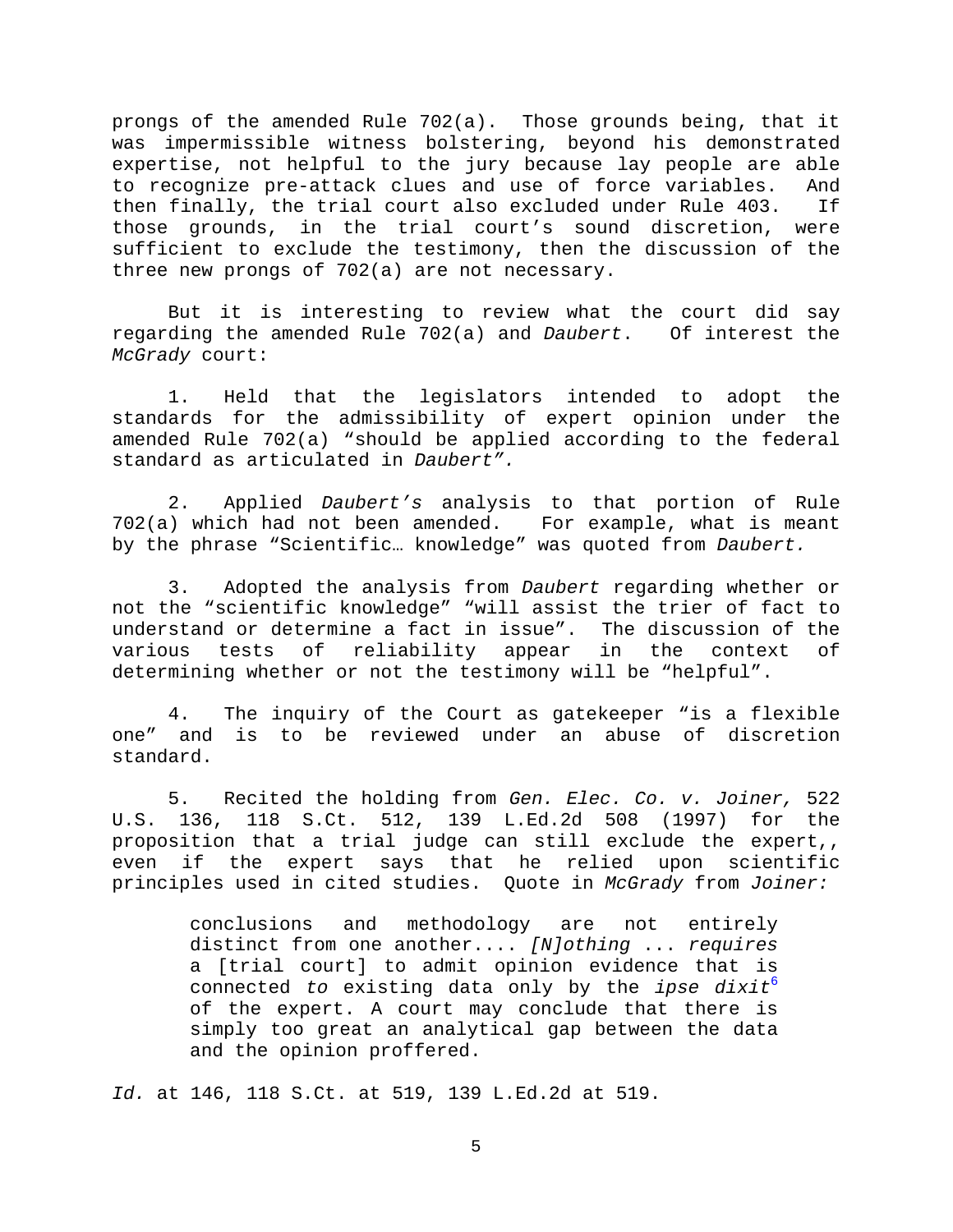6. Applied an abuse of discretion standard of review.

The *McGrady* court, in its deference to the trial judge, pointed out the lack of any evidence to support the experts assertions that his use of force analysis had been "tested"; the lack of any publications, although t he expert testified they existed; and no evidence to show that<br>the theory he utilized was relied upon regularly. So the the theory he utilized was relied upon regularly. practical lesson from this opinion is to do more than simply have your expert state in conclusory fashion the premises set forth in 702(a) or in *daubert.*

### **B. POPE V. BRIDGE BROOM, INC. 770 S.E.2d 702 (2015)**

This wrongful death action was filed by the estate of a motorcycle passenger who was thrown from the motorcycle while<br>her husband was trying to avoid a collision. The jury returned her husband was trying to avoid a collision. a verdict of no negligence. One of the issues on appeal was the alleged error of the trial court in not excluding a defense<br>expert witness's opinions. Plaintiff moved *in limine* to Plaintiff moved *in limine* to exclude the defense accident reconstruction expert. The trial court denied the motion and the expert, Timothy Cheek testified that the cause of the passenger's death was the driver's improper braking of the motorcycle.

The *Pope* court analyzed the issue based upon the 2011 amendment even though the facts indicate that the case arose prior to the effective date. There is no mention of the effective date in the opinion but the court applied Rule 702(a) as amended.

After reviewing factors articulated in *Daubert* and in commentary to Federal Rule 702 amendments, the *Pope* court held that the plaintiff appellant had not shown an abuse of discretion and affirmed the admission of the accident reconstruction's opinions.

The *Pope* court recognized that the factors to be considered are not exclusive and gave deference to the trial court's discretion.

Factors listed from *Daubert:*

1) whether the expert's scientific technique or theory can be, or has been, tested; 2) whether the technique or theory has been subject to peer review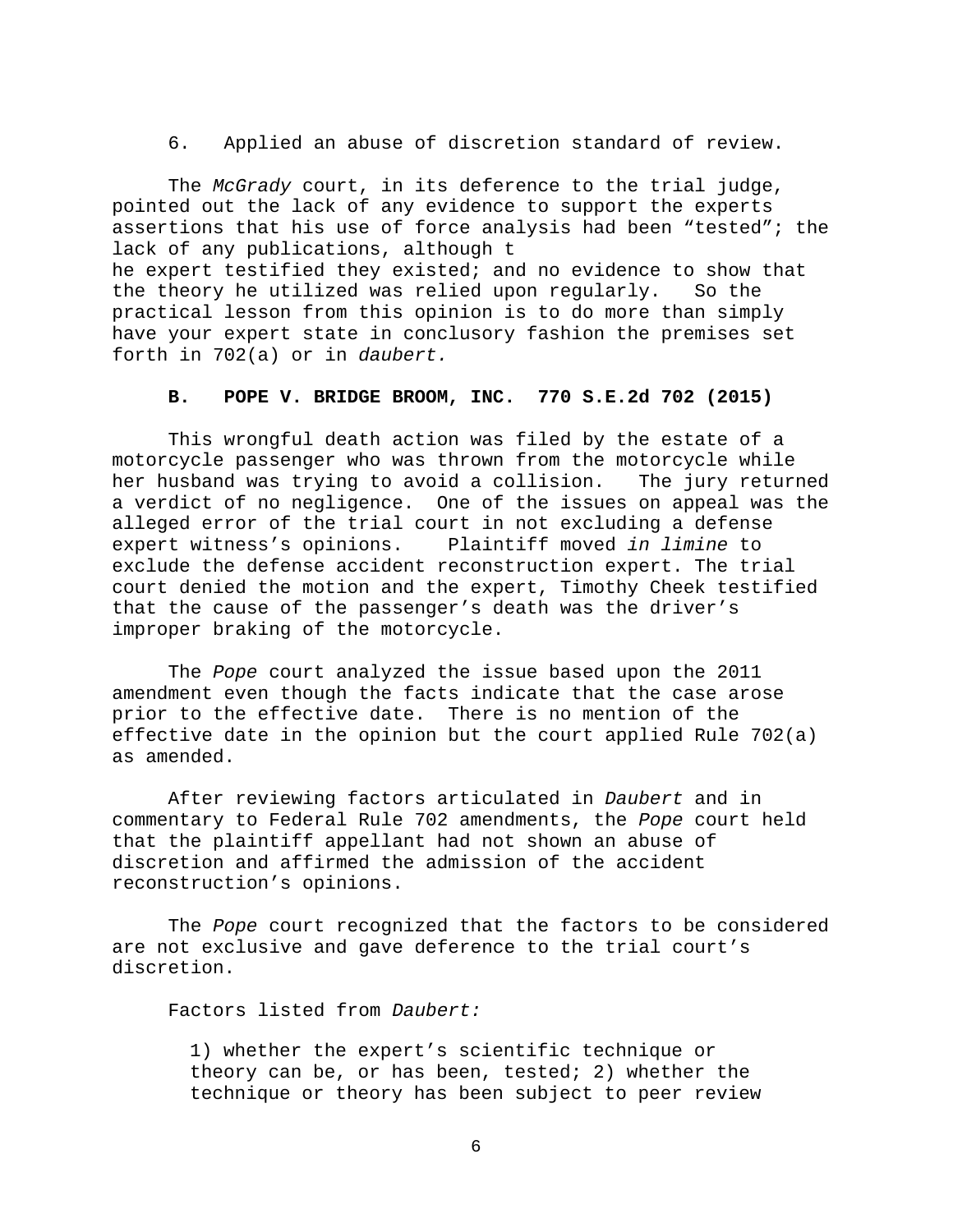and publication; 3) the known or potential rate of error of the technique or theory when applied; 4) the existence and maintenance of standards and controls; and 5) whether the technique or theory has been generally accepted in the scientific community.

Factors cited by *Pope* from other federal decisions and the Rules Committee notes following the amendment to Federal Rule 702:

Additionally, in applying *Daubert,* federal courts have recognized other factors relevant to determining the reliability of expert testimony, including whether the expert proposes to testify about matters growing naturally and directly out of research the expert has conducted independent of the litigation, or, conversely, whether the expert has developed opinions expressly for purposes of testifying; whether the expert has unjustifiably extrapolated from an accepted premise to an unfounded conclusion; whether the expert has adequately accounted for obvious alternative explanations; whether the expert is as careful in his testimony as he **\*709** would be outside the context of his paid litigation consulting; and whether the field of expertise claimed by the expert is known to reach reliable results for the type of opinion the expert would give. See [Fed.R.Evid. 702,](http://www.westlaw.com/Link/Document/FullText?findType=L&pubNum=1000607&cite=USFRER702&originatingDoc=I1088d5cedd5111e4b86bd602cb8781fa&refType=LQ&originationContext=document&vr=3.0&rs=cblt1.0&transitionType=DocumentItem&contextData=(sc.Keycite)) Advisory Committee Notes on the 2000 Amendments (citing cases in support of factors).

The *Pope* opinion discussed plaintiff's challenge to each of the three new prongs of Rule 702(a) and basically said that the plaintiff's arguments may go to weight but that there was sufficient evidence of reliability that it was not an abuse of discretion.

### **C. STATE V. TURBYFILL, 776 S.E.2d 249 (2015)**

Defendant Turbyfill appealed his conviction for driving while impaired and driving after consuming alcohol under the age of 21 years. The appeal challenged the trial court's admission of one of the expert witness's opinion regarding retrograde extrapolation. The decision, applying the post 2011 amended Rule affirmed the conviction. However the court also found that a portion of the expert's testimony was inadmissible, but the error was waived since no objection was made at trial and that the admission was not plain error.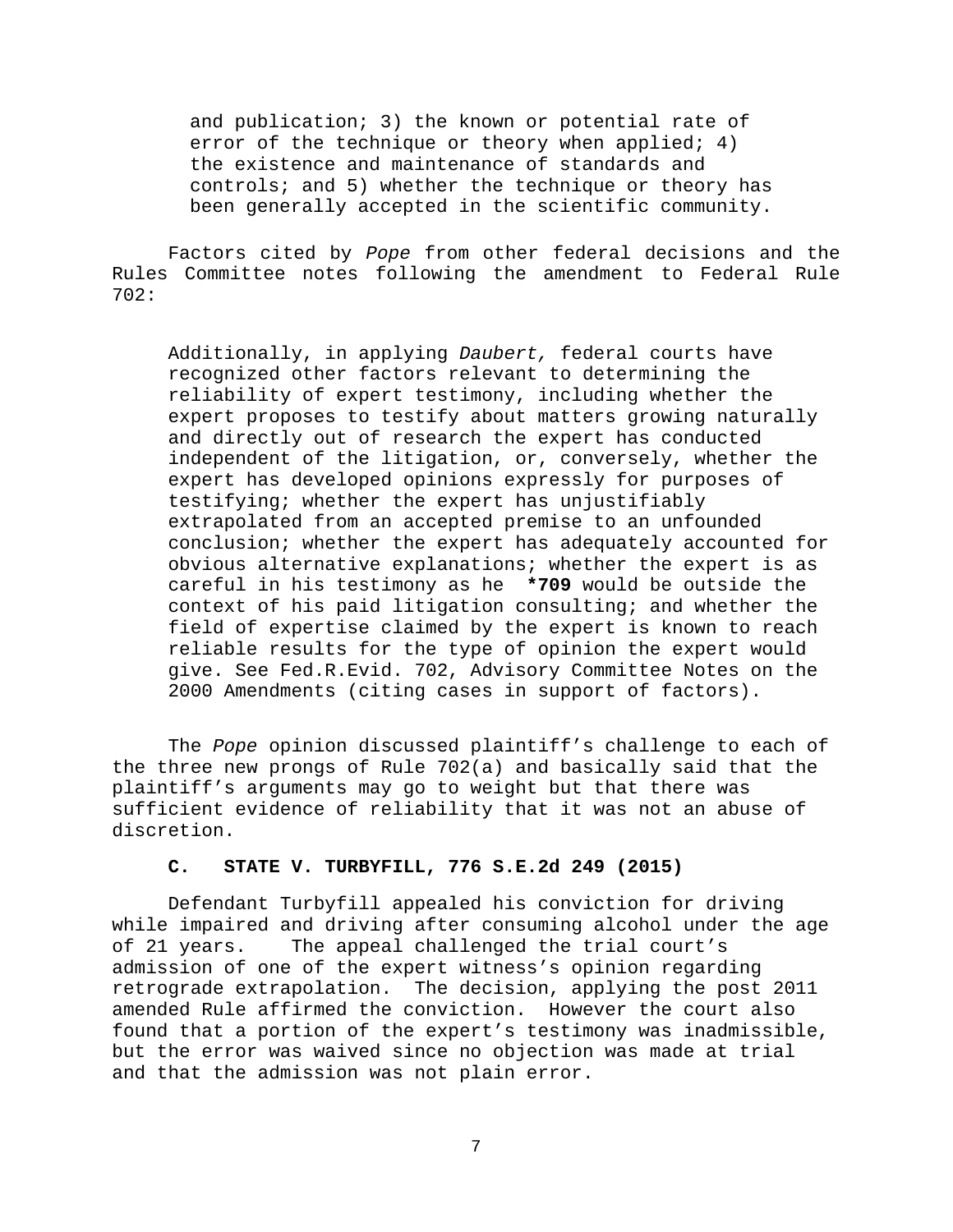The state tendered an expert witness, Burnette, as an "expert in blood alcohol physiology, pharmacology, and related research on retrograde extrapolation". science and testified that the defendant's BAC while driving was .10 and consistent with a BAC of .07 less than two hours after<br>the accident. Defendant challenged Burnett as an expert and Defendant challenged Burnett as an expert and argued that the amended Rule 702(a) required a more rigorous scrutiny and that Burnette was not qualified under the more exacting demands of *Daubert.* The Court of Appeals held that the application of the amended Rule 702, consistent with *Daubert*, would not significantly change the trial court's analysis and affirmed the acceptance of Burnette's expert<br>testimony. In reaching this conclusion, the Court made In reaching this conclusion, the Court made the following points:

1. The great deal of discretion given to the trial court's determination reviewed only for an abuse of discretion.

2. Under amended Rule 702(a) the opinion of an expert is admissible if it meets three requirements. Those being the expert must be qualified, the opinion must be relevant (helpful to finder of facts) and must be reliable. (Same standard as *Howerton)*

3. Treated the three new prongs of 702(a) as factors that "guide the trial court by providing general standards to assess reliability."

4. Relied upon another case that had previously determined that retrograde extrapolation science was reliable.

In *Turbyfill* only the third prong of amended 702(a) was challenged, whether the witness had applied the principles and methods reliably to the facts of the case. Nonetheless, The Court spent substantial time reviewing the expert's qualifications, the science and methods at issue and then concluded that the witness had applied those principles and methods reliably to this case. The witness testified as to how he did his analysis and that it was done properly according to the science and methods on which he was well qualified. All points raised by the defense merely went to the weight and not to admissibility of the evidence.

# **D. NC STATE BAR VS BRITT, (UNPUBLISHED – WEST LAW 2015 WL 5123869)**

The fourth of four appellate decision that this writer found is an appeal from a DHC trial. Defendant proffered an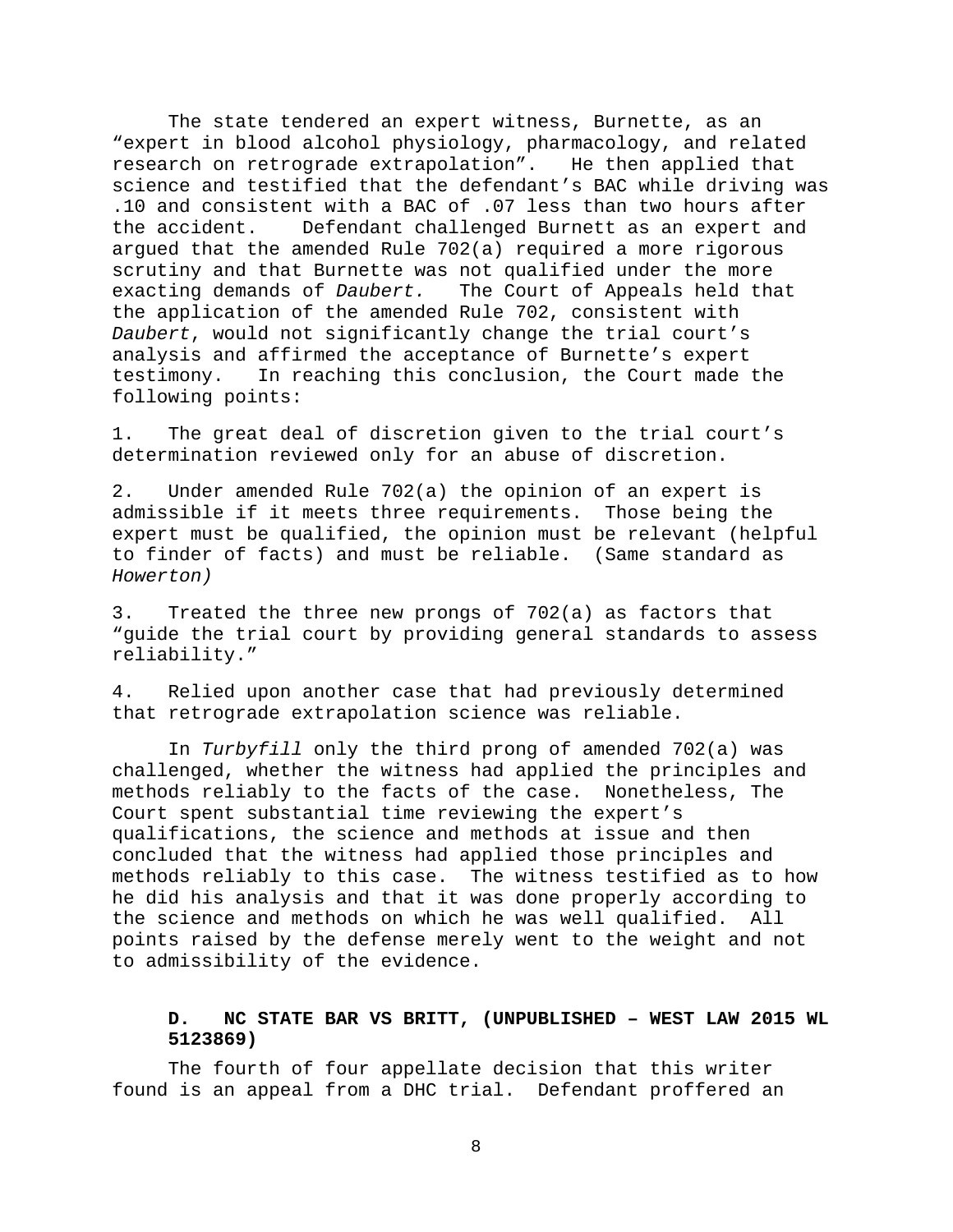expert witness in accounting, Robert Norman, who was prepared to offer his opinion that the defendant did not act in a manner<br>consistent with embezzlement or fraud. The State Bar objected consistent with embezzlement or fraud. and the DHC sustained the objection. The grounds for the exclusion of his expert opinions appear to be grounded on the basis that he was not qualified to give such opinions.

In *Britt,* the court cited other cases and held that when the challenge to the evidence is based upon an alleged incorrect reading and interpretation of the rule governing admissibility of expert testimony, the standard of review is *de novo.* They reviewed the standard applied *de novo* and reviewed the trial court's analysis for abuse of discretion. The court concluded that the correct standard was applied and the trial court did<br>not abuse it's discretion. The decision seems based upon the The decision seems based upon the court's determination that the witness was not qualified *and/or* the purported opinion was not helpful because it was based in large part to his impressions when interacting with the person being investigated.

#### **IV. PRACTICAL CONSIDERATIONS**

#### **A. DIRECT EXAMINATION**

From a practical stand point, what should you do differently when qualifying your expert? Your direct examination should be just has it has always been in terms of qualifying the witness as an expert, having the expert discuss the scientific principles at issue, and describe in great detail what the expert did to gather sufficient data and facts needed<br>to be able to form and opinion. After doing that each of the to be able to form and opinion. three prongs should be expressly covered:

702(a)(1) The testimony is based upon sufficient facts or data.

Example:

Q. Now that you have shared with us what you did to learn about this case, I want to turn your attention to whether you gathered sufficient facts and data on which to form an opinion. (this is letting the trial court know I'm covering that 702(a) prong) Based upon the science you have already explained, did you have sufficient facts or data upon which to form an opinion?

A. Yes.

9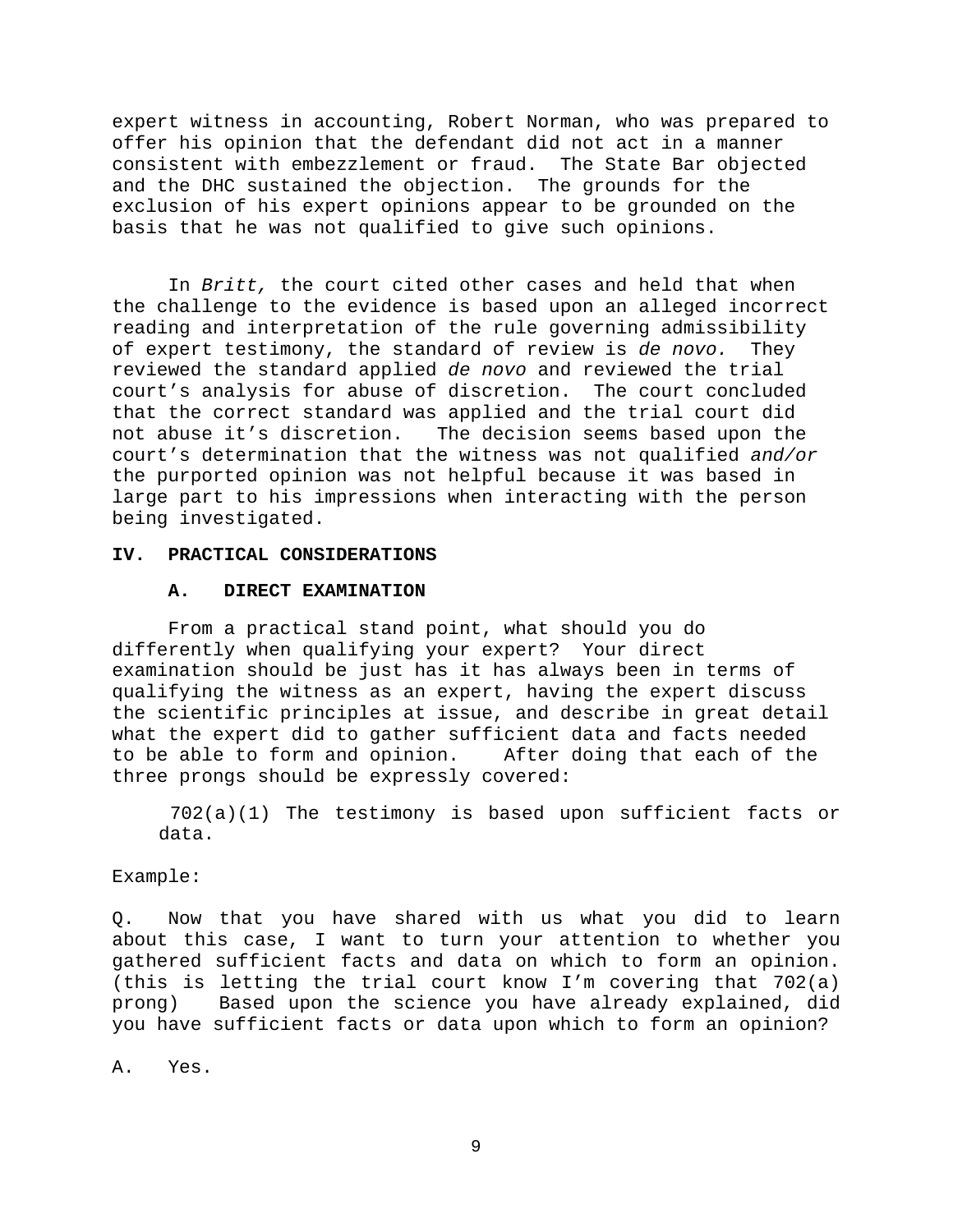Q. What are the facts and data significant to your opinion?

A. Blah Blah

Q. Are there additional facts you need to learn before being able to render an opinion?

A. No.

(if you know that your opponent is critical over the fact that the witness failed to learn a particular fact or failed to do something – go ahead and cover that)

Q. Do you believe it is necessary that you know MISSING FACT?

A. No

Q. Why?

A. Brilliant explanation follows.

OR

Q. Do you believe it is necessary that you visit the scene of the collision?

A. No.

Q. Why?

A. Brilliant explanation follows.

End of example.

Remember that you are building a record to show that the trial court had received evidence supporting his gate keeping preliminary finding that the opinion is based upon "sufficient facts or data". Once the trial court makes that determination it will only be reversed upon a finding of abuse of discretion.

702(a)(2) The testimony is the product of reliable principles and methods.

### EXAMPLE

(Again, this only comes after all of the detailed discussion of qualification, what the expert did to learn about the case and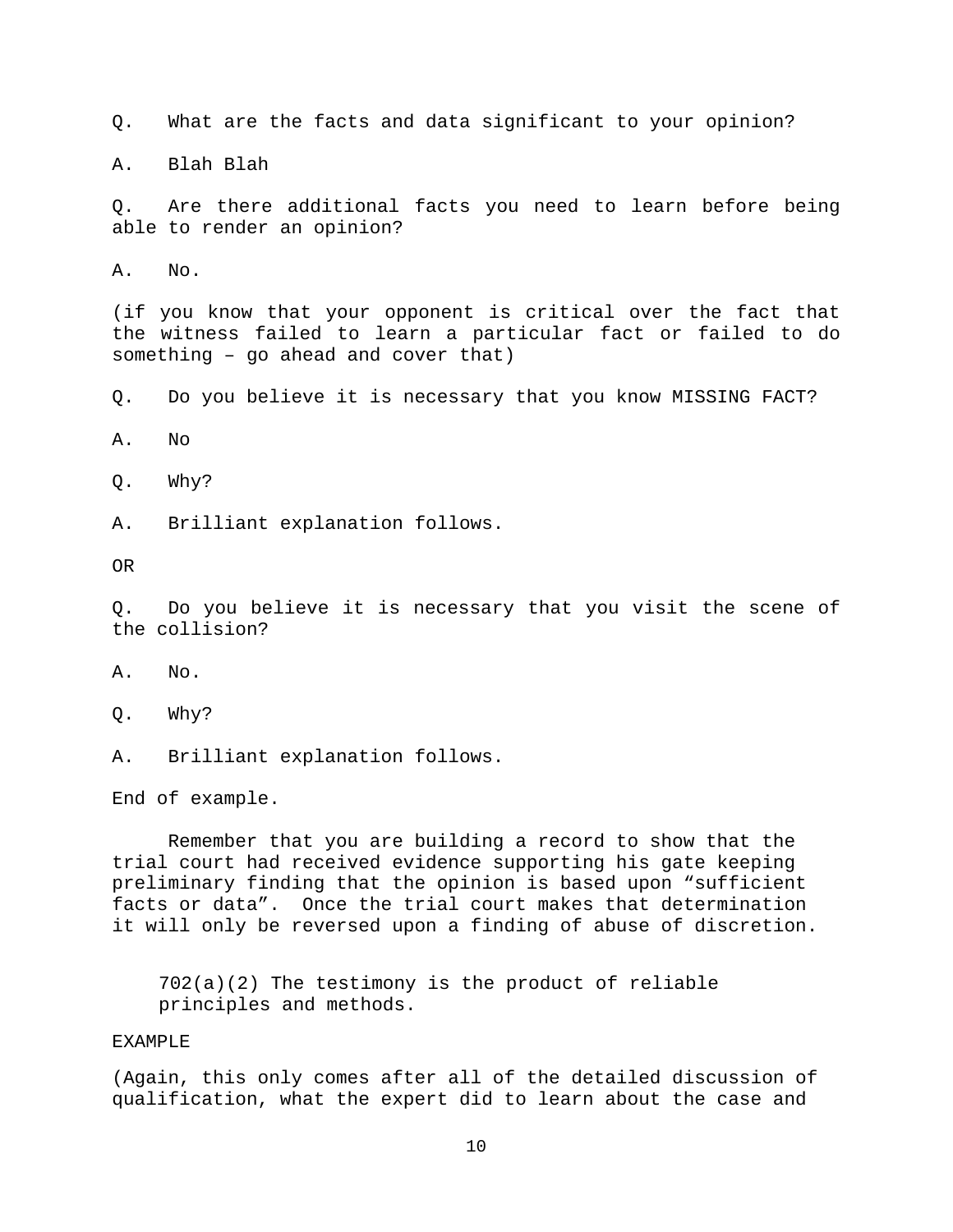the science or other technical subject at issue. Your audience for these questions are the judge so that she will know that your are covering the three new prongs of Rule 702(a))

Q. Now that you have talked about the sufficiency of the facts and data available to you, I want to turn your attention to the principles and methods used by you in forming your opinion. Please describe those principles and methods.

A. Blah Blah (this is probably going to be someone repetitive because the expert has already touch on this when describing what he did after learning what he needed to learn about the facts)

Q. Are those principles and methods reliable? (recall that a trial court is not bound to accept the expert's unsupported statement that the principles and methods are reliable, but she can)

A. Yes.

Q. Please describe what you believe makes these principles and methods reliable?

A. Blah Blah.

This part of the examination will vary greatly depending upon the nature of the expert testimony. For example, a pathologists with the chief medical examiner's office will not have to do much here as forensic pathology has been recognized as reliable many times, is a specialty in medicine and an entire state agency is dedicated to that subject. Whereas an expert wanting to testify about the science behind an allegation that exposure to a particular substance can cause deformities to a fetus during pregnancy may have to provide much greater detail.

The more unusual the topic of the expert's opinion, the more diligent the examiner and the witness must be to convince the judge that the principles and methods are reliable. Once you have introduced testimony sufficient to support a finding of reliability, then the judge's decision will be reviewed on an abuse of discretion standard.

Sources that can be called upon by you and your expert include practically anything which bolsters reliability:

- This is the way I was taught to do this in medical school and residency.
- This method has been the subject of peer reviewed journals – and cite them.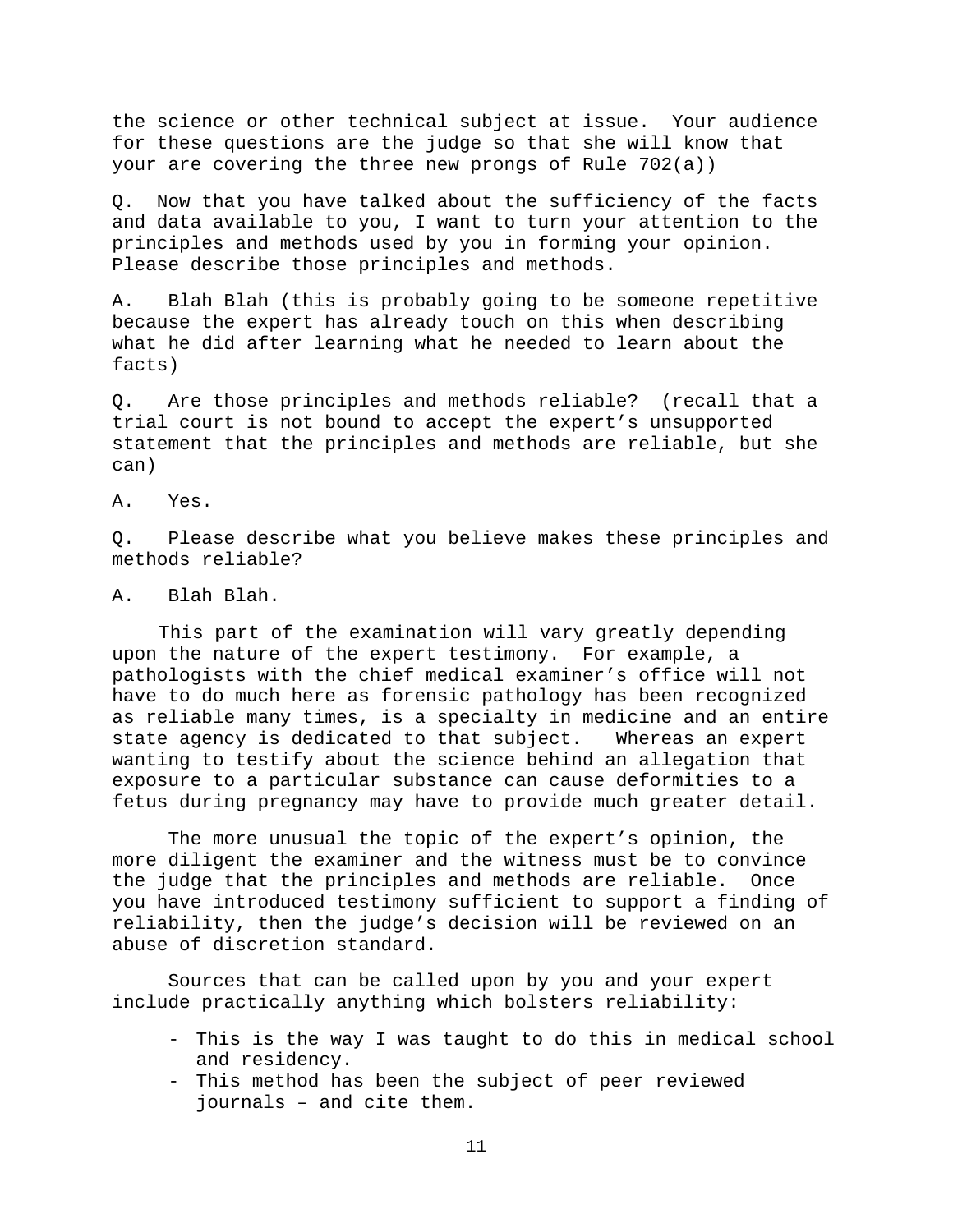- Other cases have recognized the science and methodology.
- Multiple textbooks legitimate this approach.
- This method has been repeatedly tested and found to be reliable with descriptions of how that is known.

(3) The witness has applied the principles and methods reliably to the facts of the case.

The last prong of Rule 702(a) is convincing the judge that the expert applied the principles and methods reliably to the<br>facts of the case. This is an important prong to make sure This is an important prong to make sure you have covered with the expert on direct and a futile ground for attack if the opposing expert has neglected to follow proper protocol.

Example:

Q. Now that we have covered the principles and methods, I want to turn our attention to how you applied the principles and methods to the facts of this case and formed your opinion. So please explain to us how you did that?

A. Blah Blah

Q. Why did you (insert the various steps the expert describes in the foregoing answer so that the expert can elaborate on why it is necessary to apply the science/method, in the way that he did. This will usually involve multiple questions)

There is no one method of approaching this part of the examination as it will vary greatly depending on the topic and what the expert did to arrive at an opinion. The key point to keep in mind is that you want to have the expert explain all of this sufficiently for the judge to be comfortable with the reliability of your expert. A good example is the discussion from *State v Turbyfill*. Reading the opinion shows how the court can sometimes blur the various prongs. When you have an extremely well qualified expert, chances are good that the court will accept what that expert says about the other prongs and that will not be seen as an abuse of discretion on appeal.

Attached to this paper is an example of a direct examination of an expert in the field of DNA analysis intended to cover the three prongs of amended 702(a).

## **B. PREPARE YOUR EXPERT AND CHALLEENGE THEIR EXPERT'S FOUNDATION**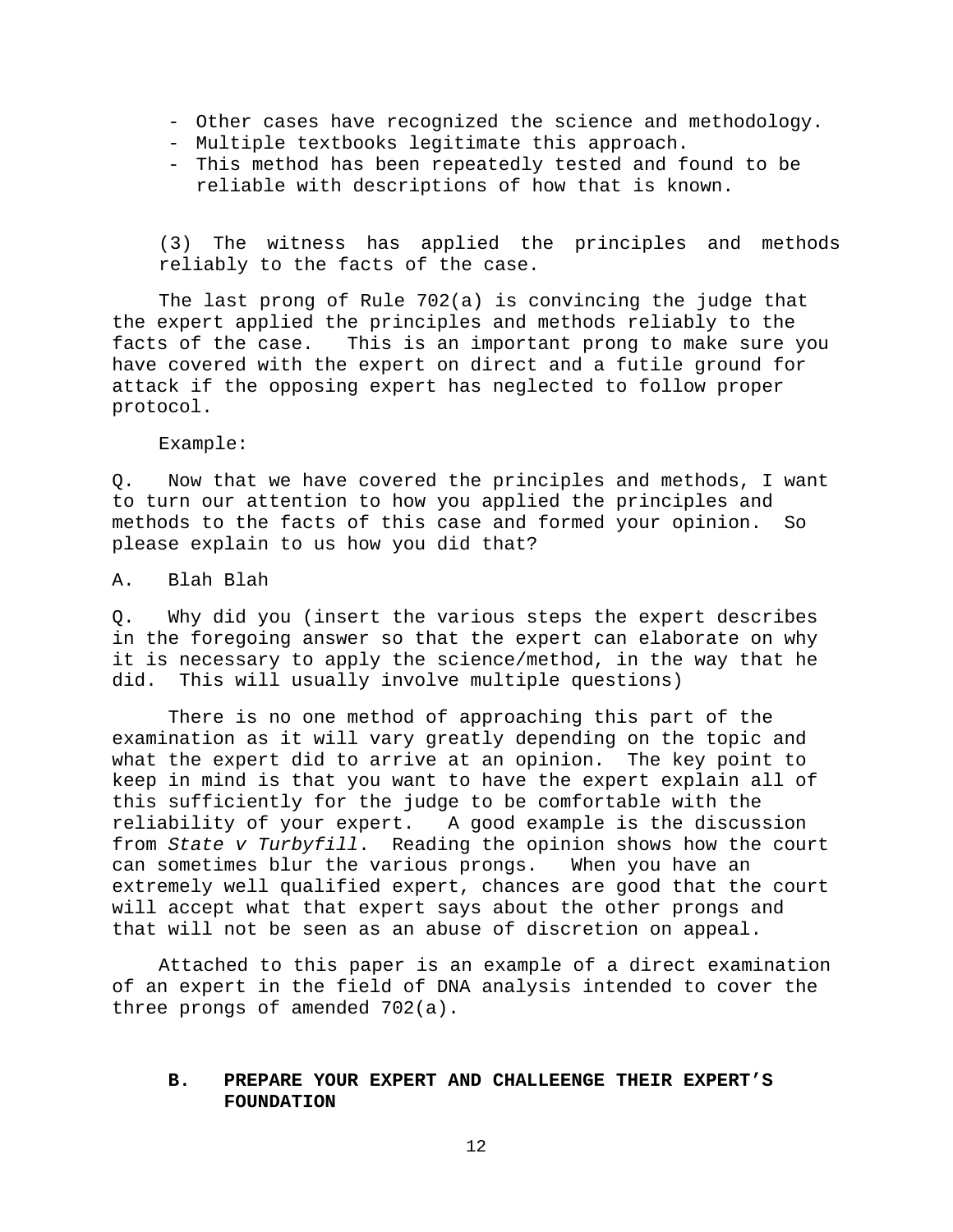### **1. Prepare your Expert.**

It is essential that your expert be given an explanation for how Rule 702 forces you to cover various topics with her during direct examination and to be prepared when the questions come on cross examination. If you are working with a retained expert you should be afforded adequate opportunity to do so. But what about the treating physician that has not been very available for prep and is about to be deposed by opposing counsel? Answer – you must do the best you can to alert them to the issue that may arise during cross. Otherwise the expert could give answers that create unwarranted, and unwanted, answers.

## **2. Attacking their Expert**.

Another way the amendment to Rule 702(a) may impact practice on a practical basis is the amount of time you spend questioning opposing experts on issues related to Rule 702(a) and *Daubert*.

What principles they applied, how, publications about those principles,

Methodology used, why, where is that methodology published, etc.

Can what they do be replicated by an independent test? What did they do to test reliability of their method What studies relied upon?

Etc.

#### **C. CAN ALL OF THIS BE DONE BY WAY OF A PRE-TRIAL MOTION?**

Attempt to have your trial judge rule on preliminary expert witness foundation questions prior to trial. *Motions in limine*  may be used not only to exclude the other's expert, but to get an advance ruling that you can satisfy the foundation issues that are directed only to the judge.

In order to do this, if your expert is being deposed by your opponent, once they have finished questioning the expert, examine your expert on the questions of his qualifications, and the three prongs of 702(a). If no deposition, why not try the same approach with an affidavit from your expert? Then, as part of your pretrial motions you ask the trial judge to rule in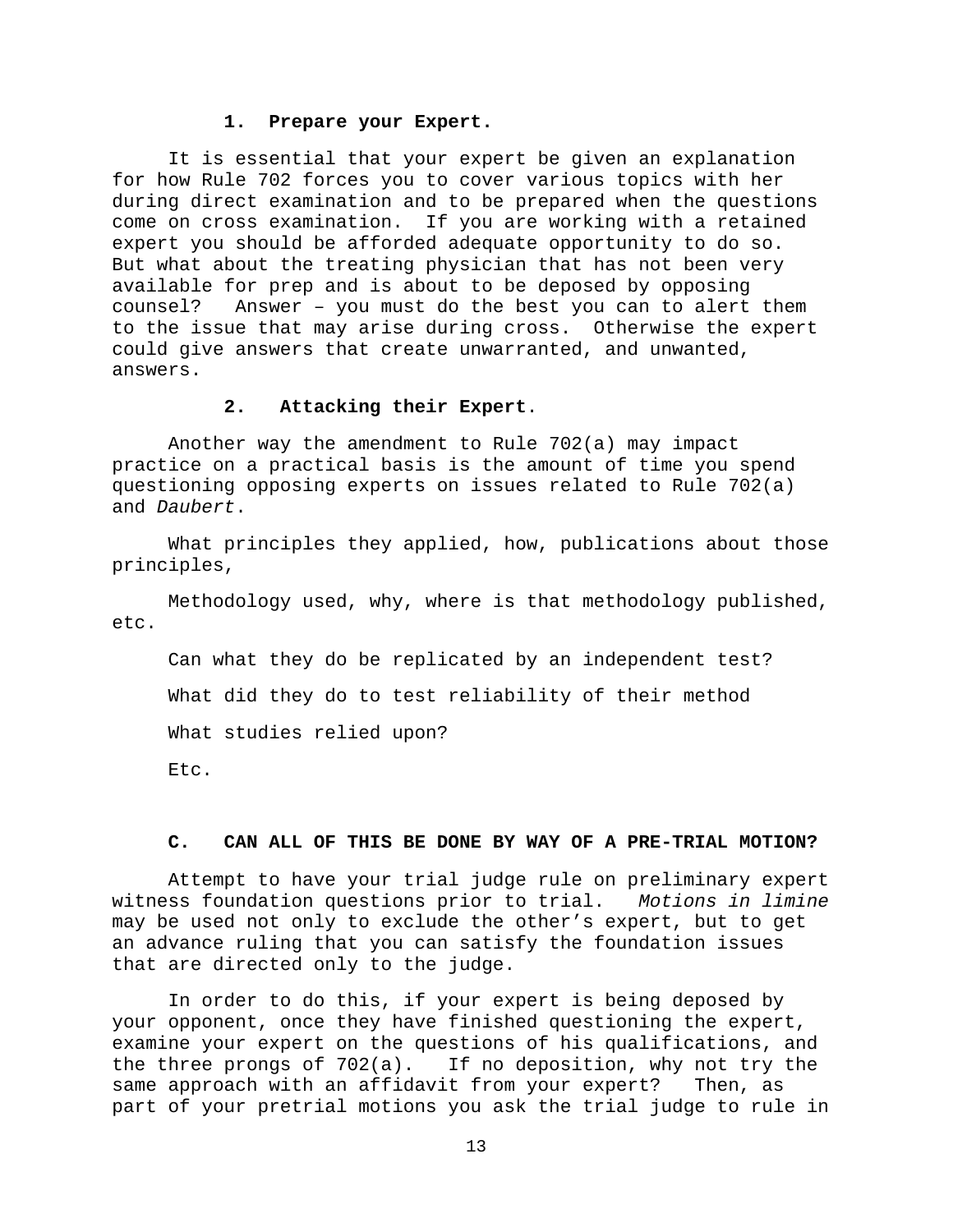advance that you have satisfied all foundation issues by submitting that deposition during the pre-trial hearing. There are three possible outcomes:

1. The judge agrees with you and rules that the witness is qualified. If that happens, then make sure the order references the deposition testimony as the basis for ruling that the expert is qualified to give opinion testimony under Rule<br>702. If you are successful, then your direct examination at If you are successful, then your direct examination at trial can be focused on those aspects of the qualification that are important to persuasion without worrying about whether you have satisfied the judge of Rule 702.

2. If the judge reserves ruling until after the expert actually testifies at trial, you have at least educated the judge about the issue and probably learned important information from your opponent about the nature of their attack on your expert.

3. If the judge instead rules that the expert will not be permitted to testify, then if the expert is an *essential*  witness, you can decide if you want to burn a voluntary dismissal and start over, or appeal the inevitable grant of defendant's motion for summary judgment.

When deciding about the attack on an opposing expert you have to decide from a strategy perspective when you want to<br>launch the attack. Of course opposing counsel should be Of course opposing counsel should be prepared for it either way but there are times where you may want to NOT make it a matter of a *motion in limine* but do it by The opposing counsel and the witness may be less prepared for the attack if done in this manner. Procedurally all you do is at the point that the witness is tendered as an expert you simply object and ask for an<br>opportunity to voir dire the witness. If there is no tender opportunity to *voir dire* the witness. then lodge the same objection when the first opinion question is<br>asked. The judge will send jury to deliberation room and then The judge will send jury to deliberation room and then you conduct an examination sufficiently to establish reason why you believe the objection should be sustained.

14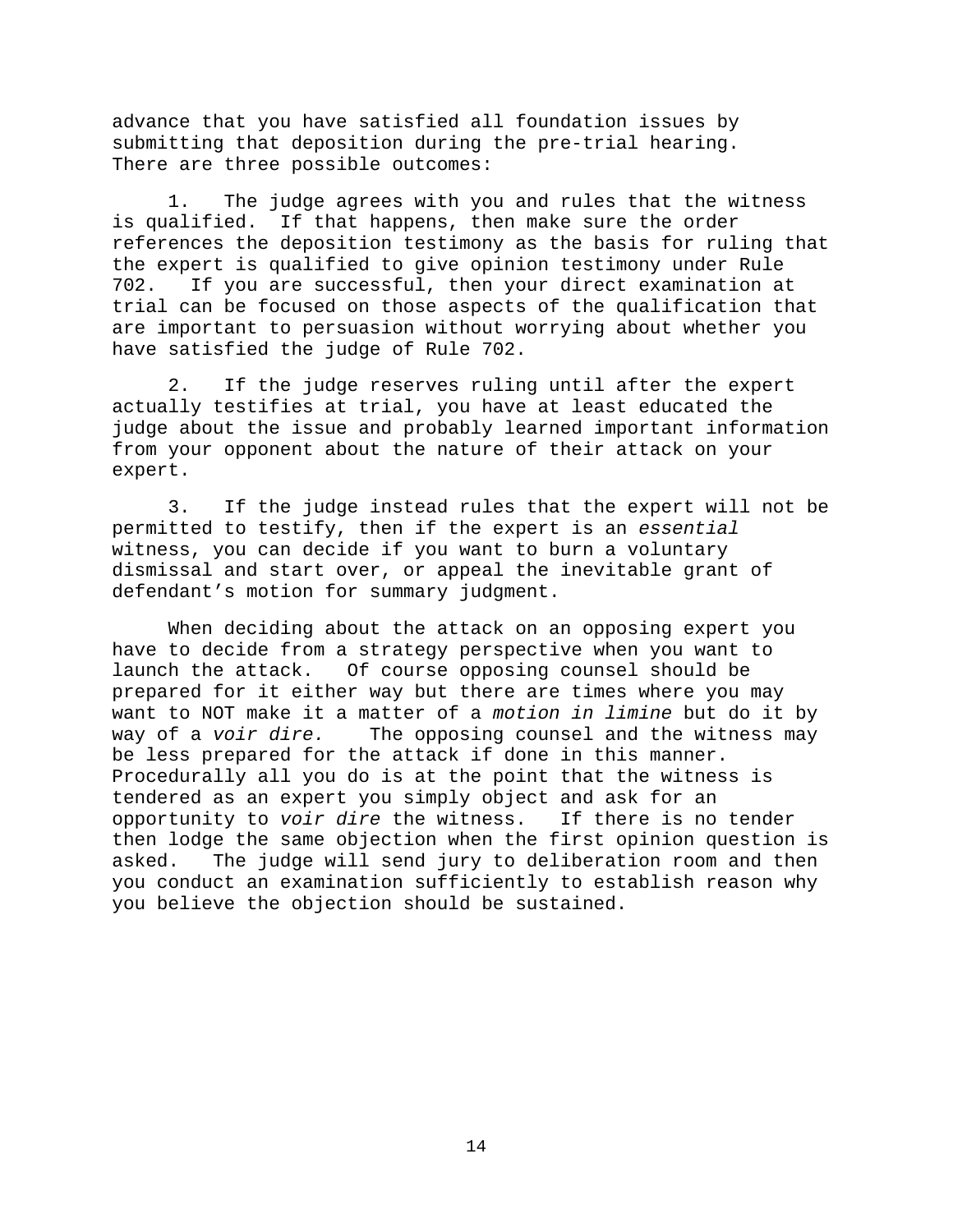#### **CONCLUSION**

We are still waiting to see how our NC Supreme Court alters the approach of analyzing the admissibility of expert opinion<br>testimony. Oualifications, relevance and reliability have be Qualifications, relevance and reliability have been the standard for many decades and will continue to be the standard. Although you will want to include the wording from the three prongs of the amended Rule 702(a), if you show that your witness is qualified, that their testimony will be helpful to the jury, and that it is reliable, you should be safe.

#### Useful Secondary Sources

North Carolina Evidentiary Foundations, Third Ed.; Robert P. Mosteller, Donald H. Beskind, Judge R. Allen Baddour, Jr., and<br>Edward J. Imwinkelried. Matthew Bender (LexisNexis) 2014. Matthew Bender (LexisNexis) 2014.

105 A.L.R. Fed. 299 (Originally published in 1991) Reliability of scientific technique and its acceptance within scientific community as affecting admissibility, at federal trial, of expert testimony as to result of test or study based on such technique—modern cases.